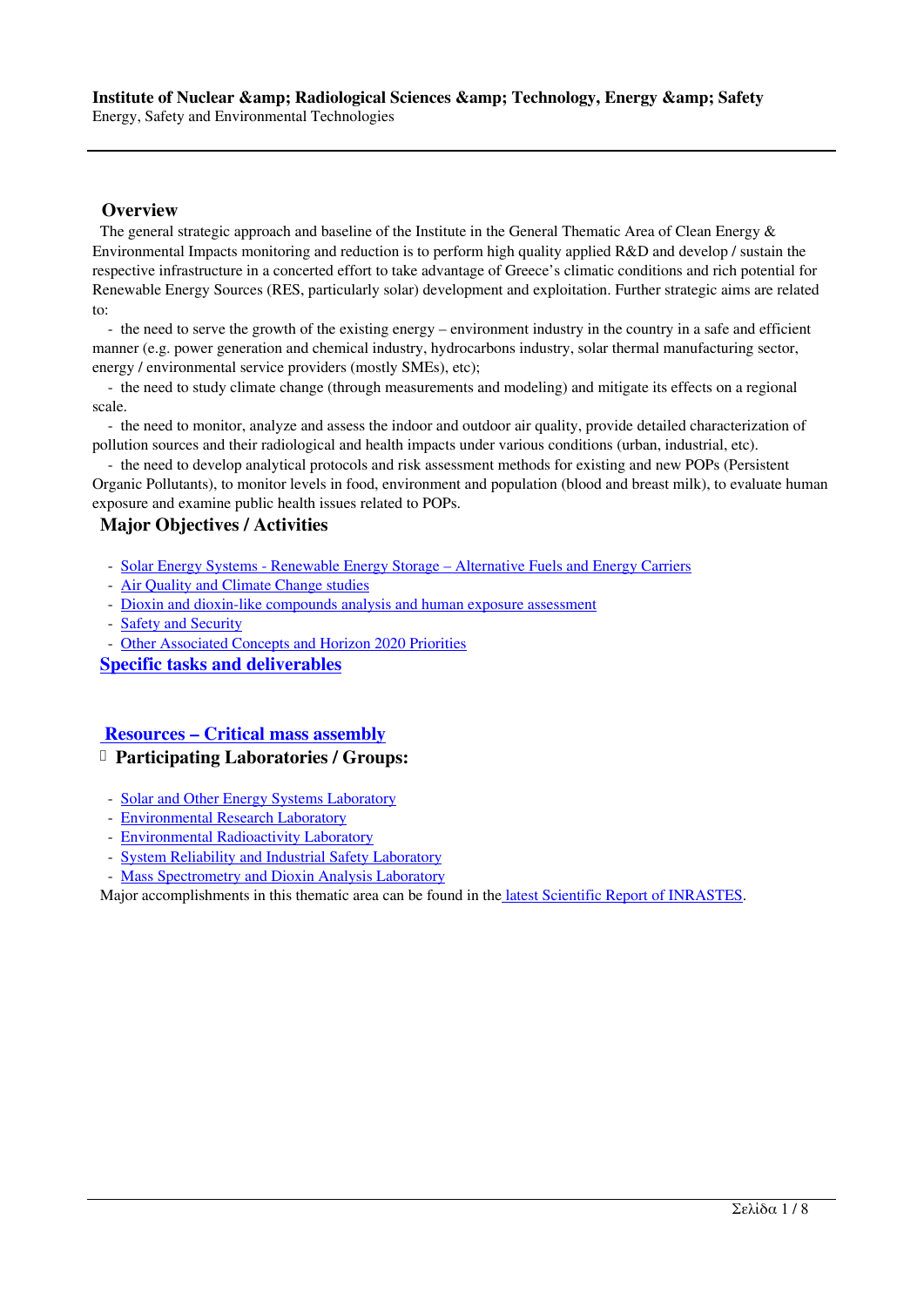# **Solar Energy Systems - Renewable Energy Storage – Alternative Fuels and Energy Carriers**

 Emphasis on Renewable Energy Storage as the only realistic means to achieve high RES penetration and flexibility in RES usage with grid stability:

 - Concentrated Solar Power, Solar Thermal Processes at medium / high temperatures and Thermal storage (Phase Change Materials);

- New energy carriers for efficient long-term storage and transport of energy:

 - Hydrogen for stationary and mobile applications; H2 production from RES; Efficient and safe H2 storage in solid materials; Hybrid RES-H2 integrated systems; Safety assessment of hydrogen and fuel cell applications.

- CaO looping for on-site renewable energy storage and long distance renewable energy transport.

 - Solar fuels production using CO2 as raw material as a way to mitigate carbon emissions (CO2 and H2O splitting and conversion to solar fuels, thus moving from Carbon Capture and Storage (CCS) to the Carbon Capture and Utilization concept (CCU)).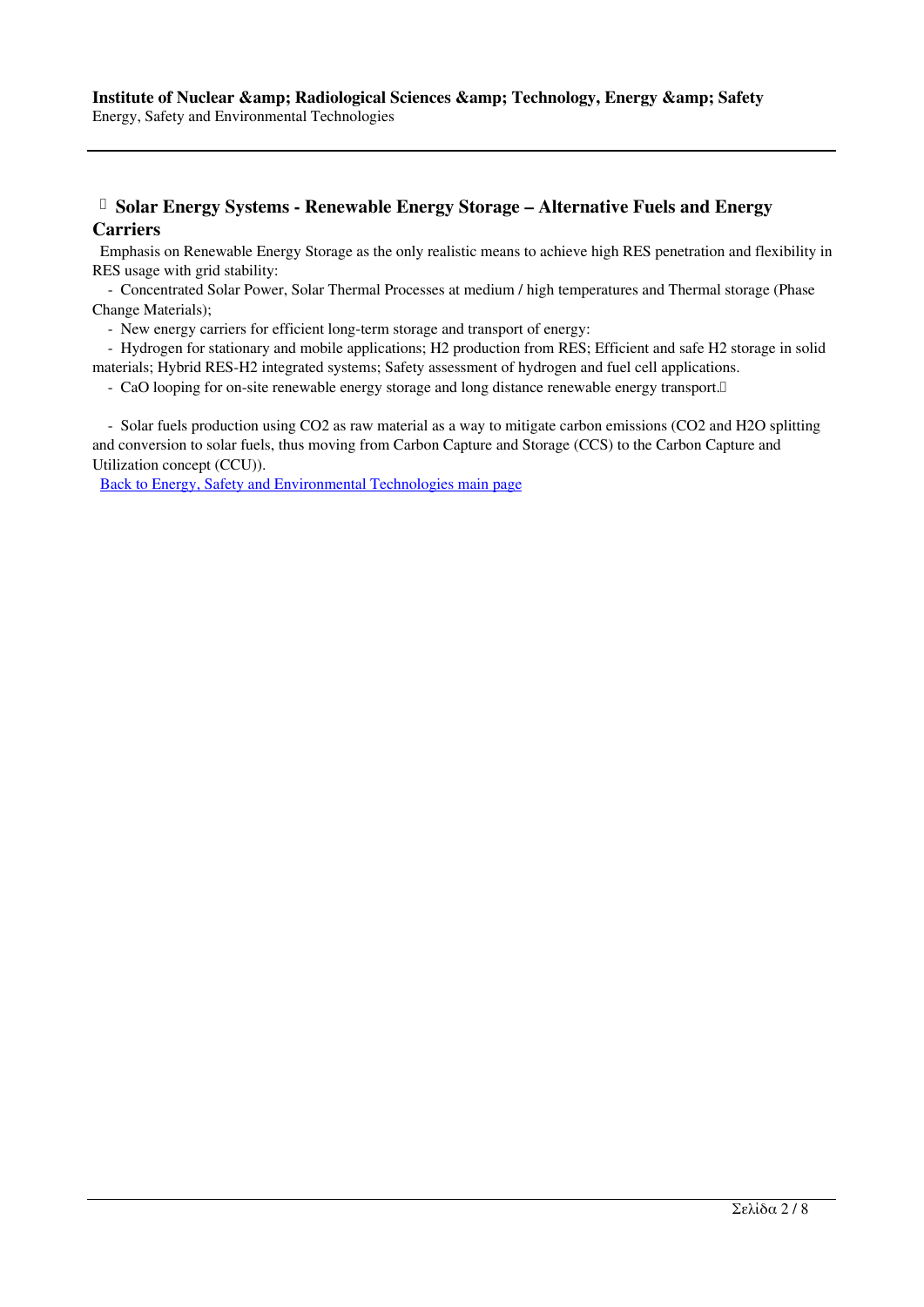## **Air Quality and Climate Change studies**

 - Evaluation of climate change using global climatic models; dynamic downscaling from global to regional / local scale, in order to assess the environmental (e.g. air quality, land cover), social and economic effects of climate change in the area of Greece and Eastern Mediterranean.

 - Determination of air pollution from airborne particulate matter (PM) including a unique in the region (SE Europe) research station for the measurement of climate change related aerosol parameters, integrated into the global database for atmospheric and climatic parameters as part of the Global Atmosphere Watch programme (WMO).

 - Assessment of indoor/outdoor air quality and pollutants emissions from industries (measurements of physical properties and chemical analysis of airborne particulate matter, volatile organic and inorganic compounds, isokinetic sampling from industrial stacks.

- Receptor modeling for the identification and quantitative assessment of pollution sources.

 - Studies of innovative photocatalytic materials for the removal/oxidation of air pollutants in the urban and indoor environment

 - Development and maintenance of state-of-the-art software for simulating atmospheric dispersion and transformations of air pollutants (photochemical, radioactive) in complex terrains from local to regional scales, and for diagnostic and prognostic meteorology.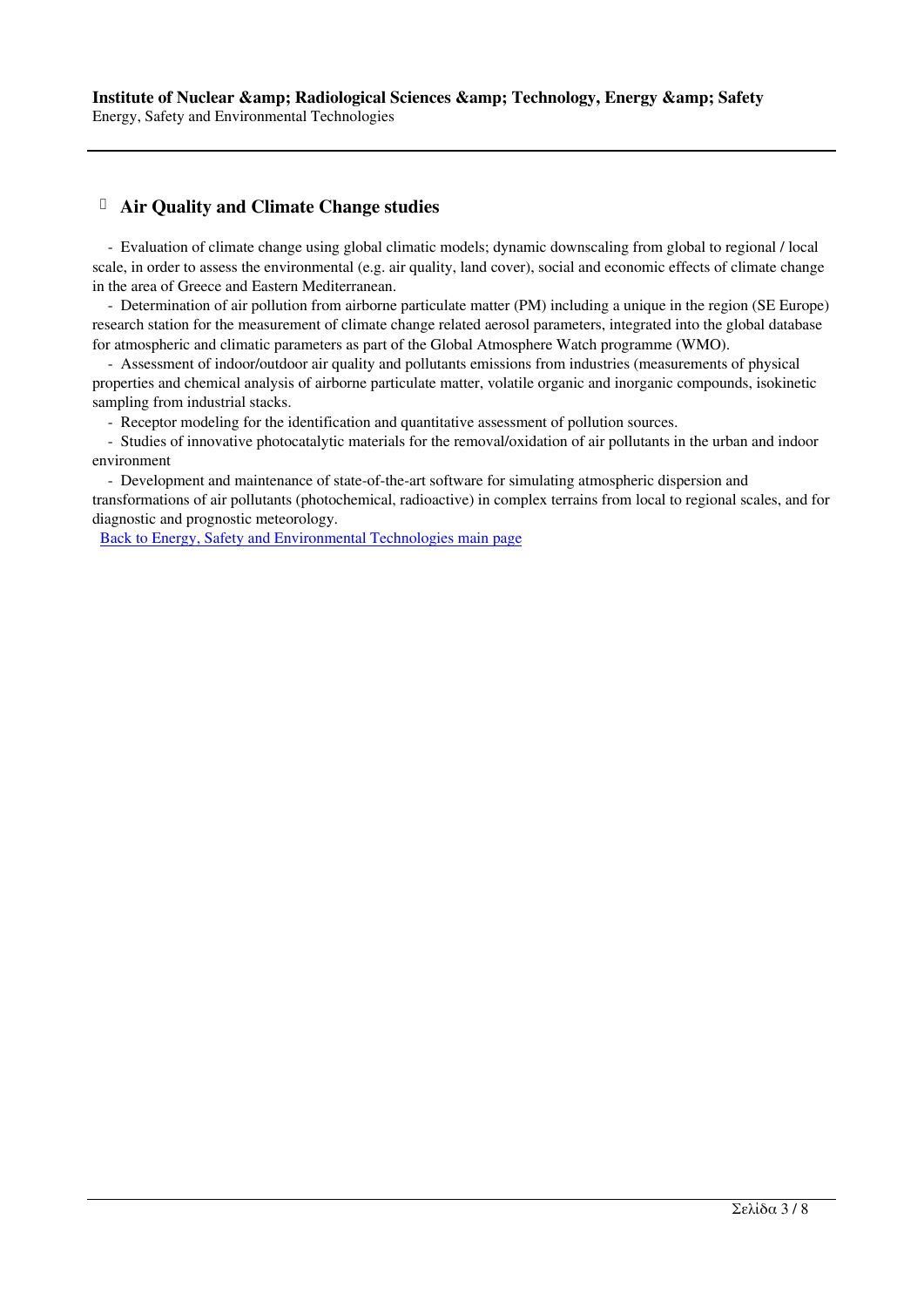#### **Dioxin and dioxin-like compounds analysis and human exposure assessment**

 The Mass Spectrometry Laboratory has emerged as the National Certified Dioxin Reference Lab holding contracts with the Greek Food Authority as well as providing for-profit services to the major food and agricultural industries of the country. It is accredited according to ISO/EN 17025 by ESYD and participates in the United Nations Laboratories Network for the control of dioxin and dioxin-like compounds in food, feed, biological samples and air.

Main research achievements include:

 - Development of new methodology for the determination of dioxins and dioxin-like compounds using GC-MS/MS. Development of analytical methodologies for the determination of persistent organic pollutants (POPs), belonging to the group of dioxins, in environmental, biological and food samples.

 - Investigation of the consequences of forest or landfill fires on the environment and agricultural/animal farming products. Dioxin contamination of food products and the environment after public landfill fire and forest fire. Preparation of a plan for the management of such cases and application for the protection of public health.

 - Environmental problems related to dioxins and dioxin-like toxic compounds in industrial zones. Evaluation of soil and food products for their dioxin content.

- Research on the levels of dioxins and dioxin-like compounds in the blood of professionally exposed individuals.

 - Risk assessment of infant dietary exposure to dioxins and dioxin-like compounds. Examination of the contribution of breast feeding, formula milk and solid food to total dietary exposure during the first year of life, based on the results of 10 years of national programs for the control of dioxins in food.

 - Development of specific and sensitive analytical methodology for the determination of perfluorinated compounds in various matrices including food, food packaging materials and biological fluids, and correlation with possible health effects.

 $\begin{bmatrix} 1 \\ 2 \end{bmatrix}$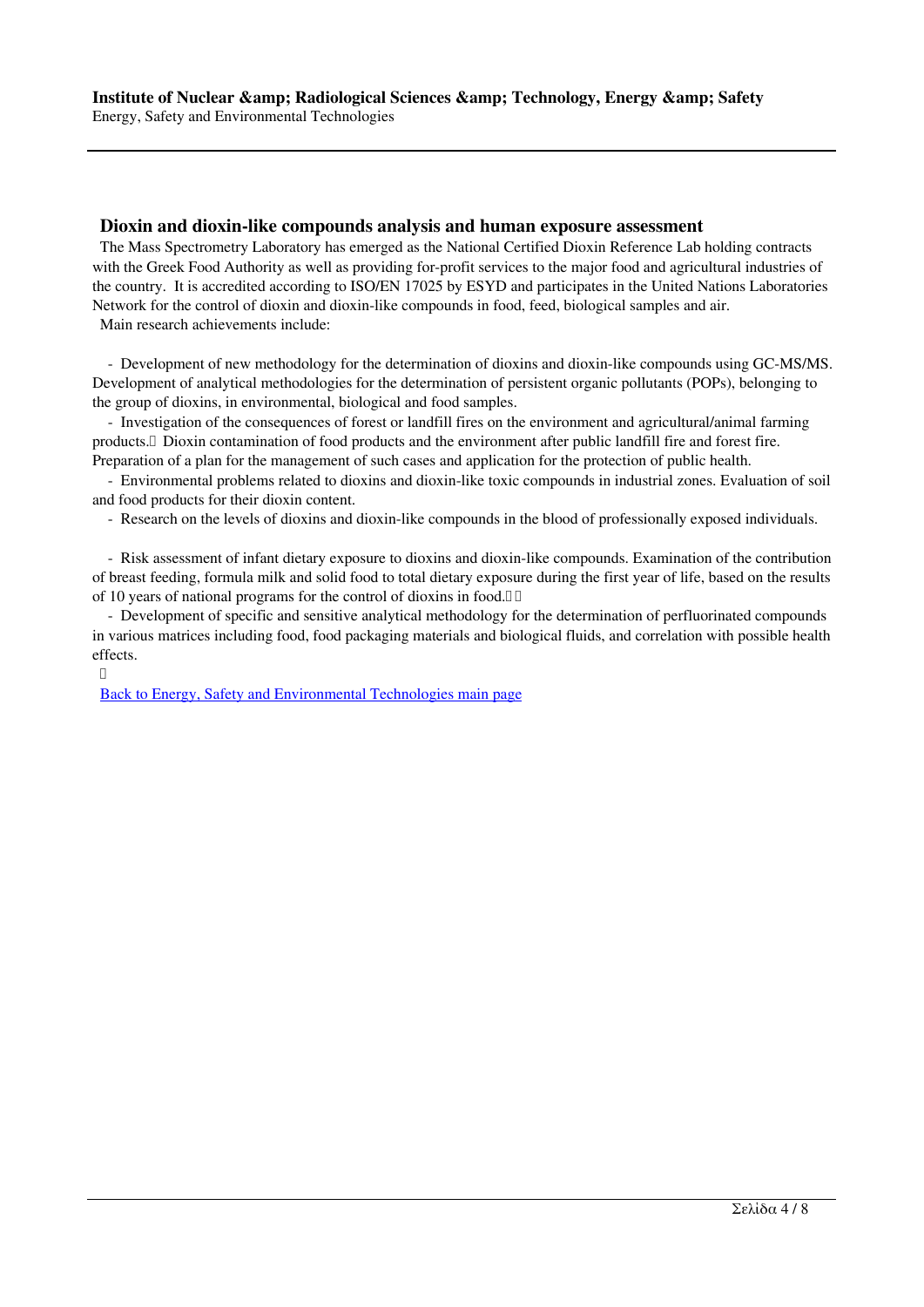## **Safety and Security**

 The long term goal is to establish a Research Reference Facility for Critical Infrastructure Protection (RRFCIP), in order to provide a unique in the country test-bed facility in the field of Critical Infrastructure Protection. It will setup an environment where industrial (and SME) partners will interact with both R&D entities and emergency responders / operators to catalyze the transformation of CIP related research into highly innovative products and services. It is of note that INRASTES is one of the main members of the National Emergency Response Plan's Nuclear Technology Team, in charge of producing prognoses of radionuclides atmospheric dispersion in cases of nuclear or radiological emergencies.

The relevant R&D priorities include:

 - Safety of industrial installations with advanced modeling tools; Study of the interaction of human factors in safety and security operations; Enhancing safety in the process industry through virtual reality tools.

 - Consequence assessment of Hydrogen and Fuel Cell applications, using the CFD methodology. Releases from both compressed (CGH2) or liquified (LH2) hydrogen storage in unconfined, semi-confined or confined environments. Support of Regulation, Codes and Standards. Consequence assessment using the CFD methodology in other application areas, e.g. CO2 transport, natural gas, LNG, LPG, ammonia, chlorine, Argon installations, etc.

 - Decision Support in Nuclear Emergencies: development and maintenance of state-of-the-art software (meteorological and dispersion models) that is included in the European Decision Support System for nuclear emergencies RODOS.

 - Risk assessment of interconnected and interdependent heterogeneous critical infrastructures from multiple threats including malevolent acts, technological accidents and natural hazards.

 - Nuclear Security which is related to the protection of nuclear / radiological installations providing a holistic concept of operations from prevention (risk assessment) to site physical protection and response to potential incidents. This area will be linked to issues for border protection and illicit transportation of dangerous materials.

 - Studies for preparedness and resilience against CBRN terrorism. Radiological dispersion ("dirty bombs") in urban and indoor environments.

 - Development and application of unmanned platforms easily deployable both to GRR-1 and off-site applications, using advanced sensor systems and radiation monitoring equipment inherently linked to dispersion and dose assessment models.

 - Training (theoretical and hands-on) to interested organizations in the field of protecting critical infrastructures and nuclear / radiological installations.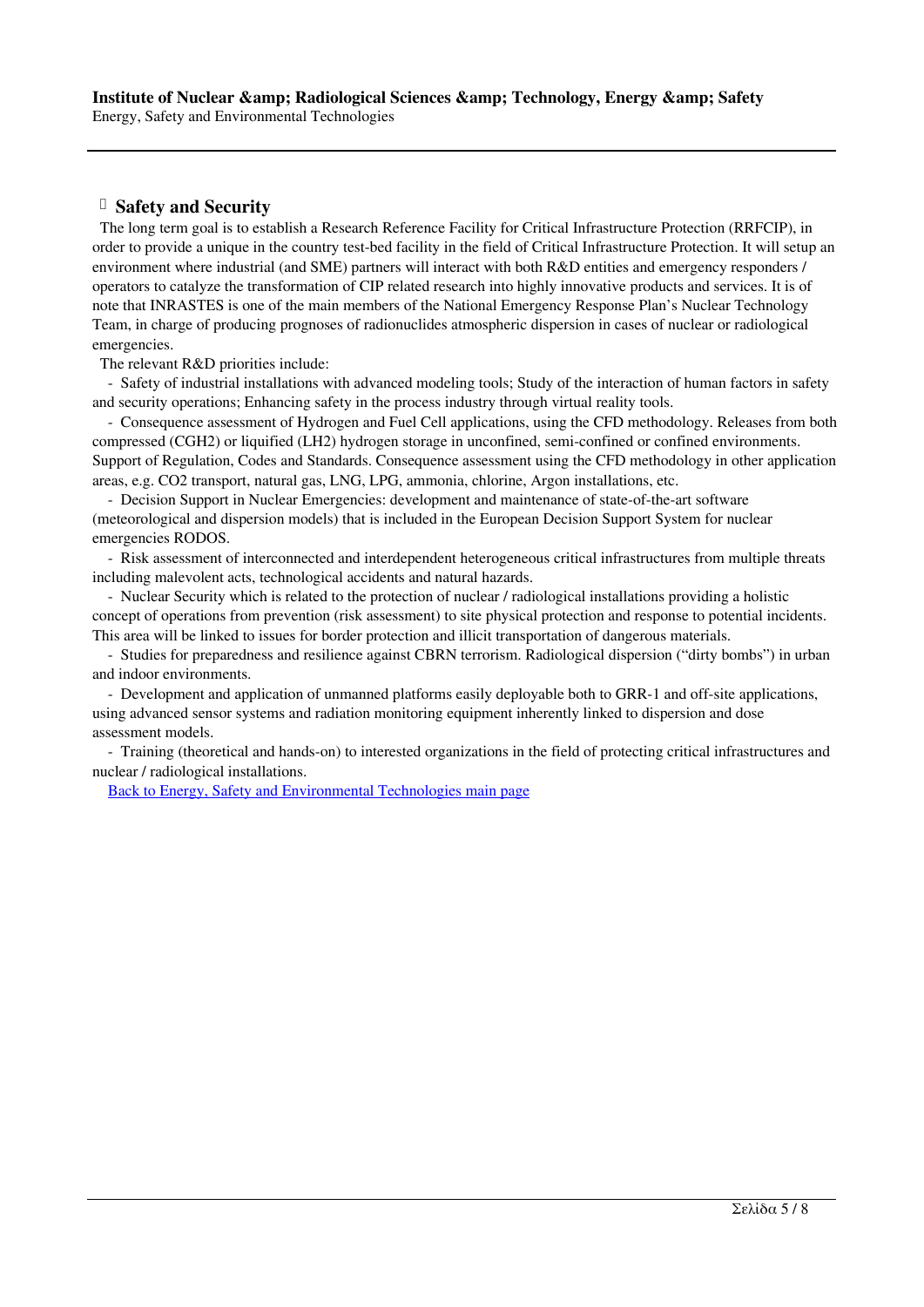Energy, Safety and Environmental Technologies

## **Other Associated Concepts and Horizon 2020 Priorities**

 Besides the general request for safe, clean and efficient energy processes, the above outlined framework of activities relates closely to additional Concepts and Priorities at international level and particularly with regard to Horizon 2020. These include among others:

- Smart Cities and Green Mobility;
- Transition from the Carbon Capture and Storage (CCS) approach to Carbon Capture and Utilization (CCU);

 - Green Autonomous Energy Systems for non-connected to the grid applications (e.g. Green Islands and Isolated Communities);

- Climate Change Impacts at Regional level and Mitigation;

 - Novel efficient and clean Energy carrying systems for on-site storage and long distance energy transport. Back to Energy, Safety and Environmental Technologies main page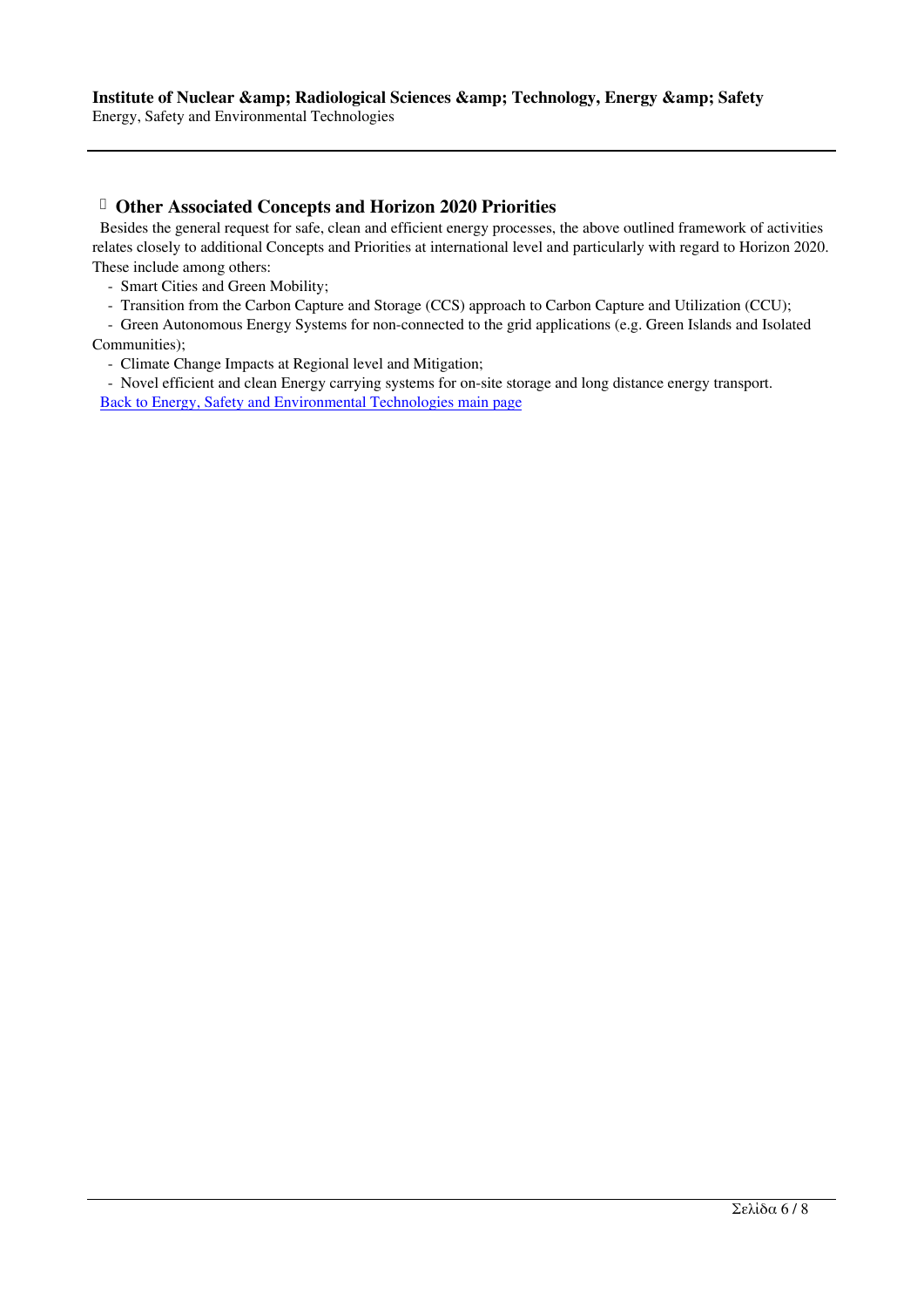## **Specific tasks and deliverables**

 - Solar-energy systems and techniques for the exploitation and storage of solar thermal energy at high and low temperatures, as well as methods for the characterization and certification of energy products.

 - R&D on hydrogen production from concentrated solar (thermochemical water splitting, photocatalytic processes); Performance and simulation of hybrid RES-H2 systems integrating the whole chain (renewable energy powered electrolysis, storage tank, H2 re-electrification devices (fuel cells) or H2 internal combustion units); H2 storage in physisorbing and weakly chemisorbing solid materials (carbon based, MOFs, nanostructured composites, doping and scaffolding techniques); Computational Fluid Dynamic (CFD) tools development and validation for H2 safety assessment. Stationary (autonomous power systems, etc) and transport (mobile and portable) applications.

 - Tracer technology for advanced characterization of underground (hydrocarbon or water) reservoirs. Multi-scale (from nano- and meso-scopic simulations to macroscopic property estimation) simulation of multi-phase transport processes in porous and composite media for the assessment of performance in connection to structural parameters and properties in energy, environmental and biomedical applications (inorganic and biological membranes, CO2 separation and capture, gas sorption and selective separations, etc.).

 - Integrated methodologies and computational tools for the assessment and management of risks related to technological systems, extreme weather phenomena, as well as new emerging technologies such as nanotechnology. Methodologies for quantitative occupational risk assessment and methods for the optimum selection of mitigation measures in any working environment.

 - Risk assessment and consumer protection from dioxins and new persistent organic pollutants such as flame retardants and perfluorinated compounds. Exposure to POPs, belonging to the group of dioxins and perfluorinated compounds and public health. Identification of exposure routes, quantification of human levels and creation of National Reference Database (levels in blood, breast milk, etc) for the Greek population. Correlation with observed health outcomes. Risk assessment of dietary intake of dioxins and dioxin-like compounds through consumption of Greek farmed fish and evaluation of the safety of Greek farmed fish for public health. This study will be based on the results of 10 years of national programs and collaboration with major Greek aquaculture facilities.

 - Simulation models of atmospheric dispersion of hazardous pollutants and methodologies for the determination of optimal response to emergencies. Software on an operational basis for weather and air quality prognosis and for studies on climate change and its local impact. Inverse modelling computational methods for the determination of location and intensity of an unknown hazardous substance release combining observations and model results.

 - Methods for the determination of air pollution from airborne particulate matter (PM) including a research station for the measurement of PM parameters, integrated into the global database for atmospheric and climatic parameters (GAWEBAS).

 - Aerosol technology for detailed physical, chemical, optical and radiological characterization of airborne nanoparticles with applications in radiation protection, atmospheric science, human health, climate change and nanomaterial research.

 - Computational Fluid Dynamics (CFD) Code research and development (ADREA-HF) for realistic local scale 3D transient simulation of release, dispersion and combustion phenomena of multi-component, multi-phase mixtures of the released substances with air, for variable atmospheric conditions and any layout geometrical complexity. Turbulence modeling either using RANS or LES models.